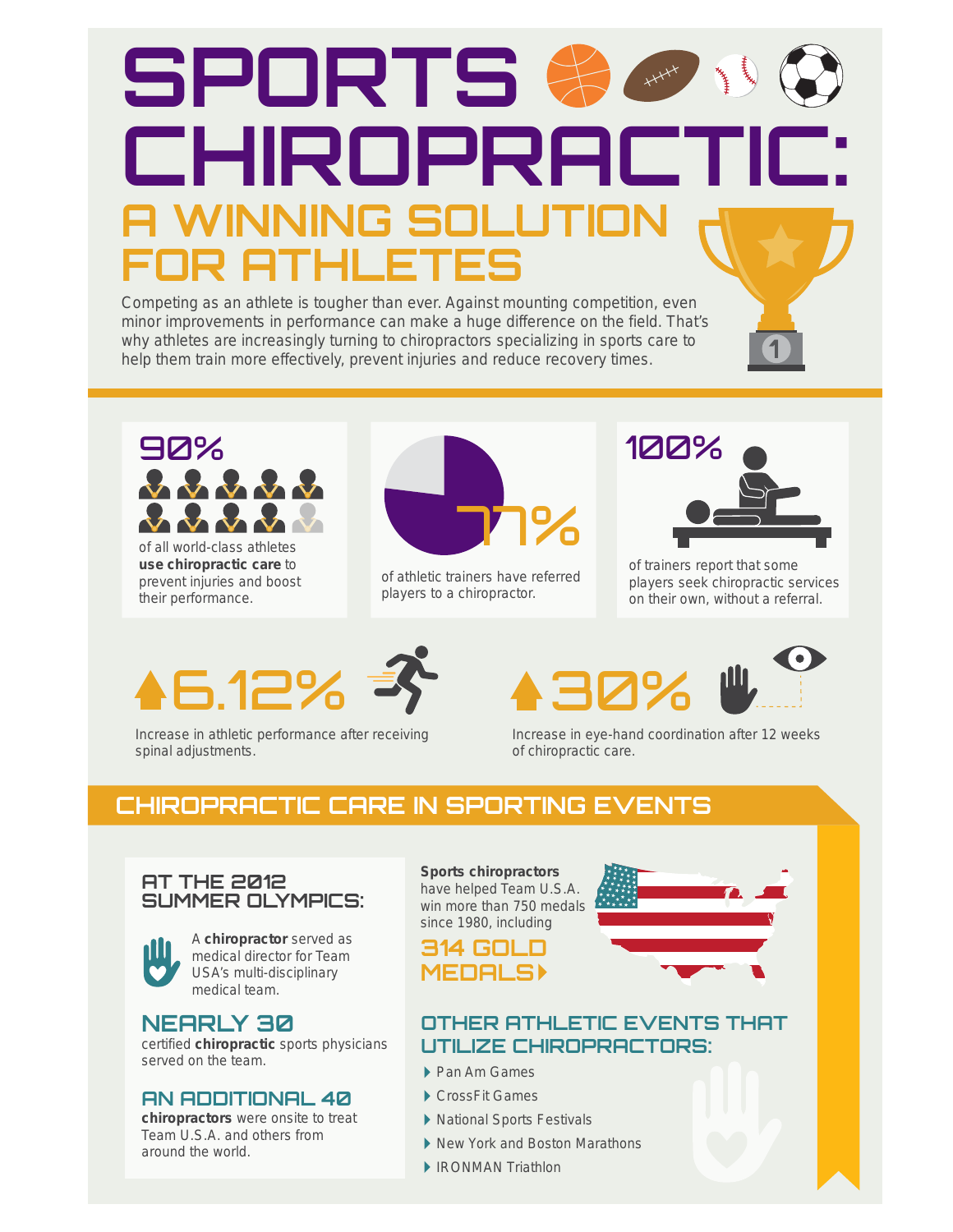# **CHIROPRACTORS IN PRO SPORTS**



## **SPORTS CHIROPRACTIC IN HIGH SCHOOL & COLLEGE**

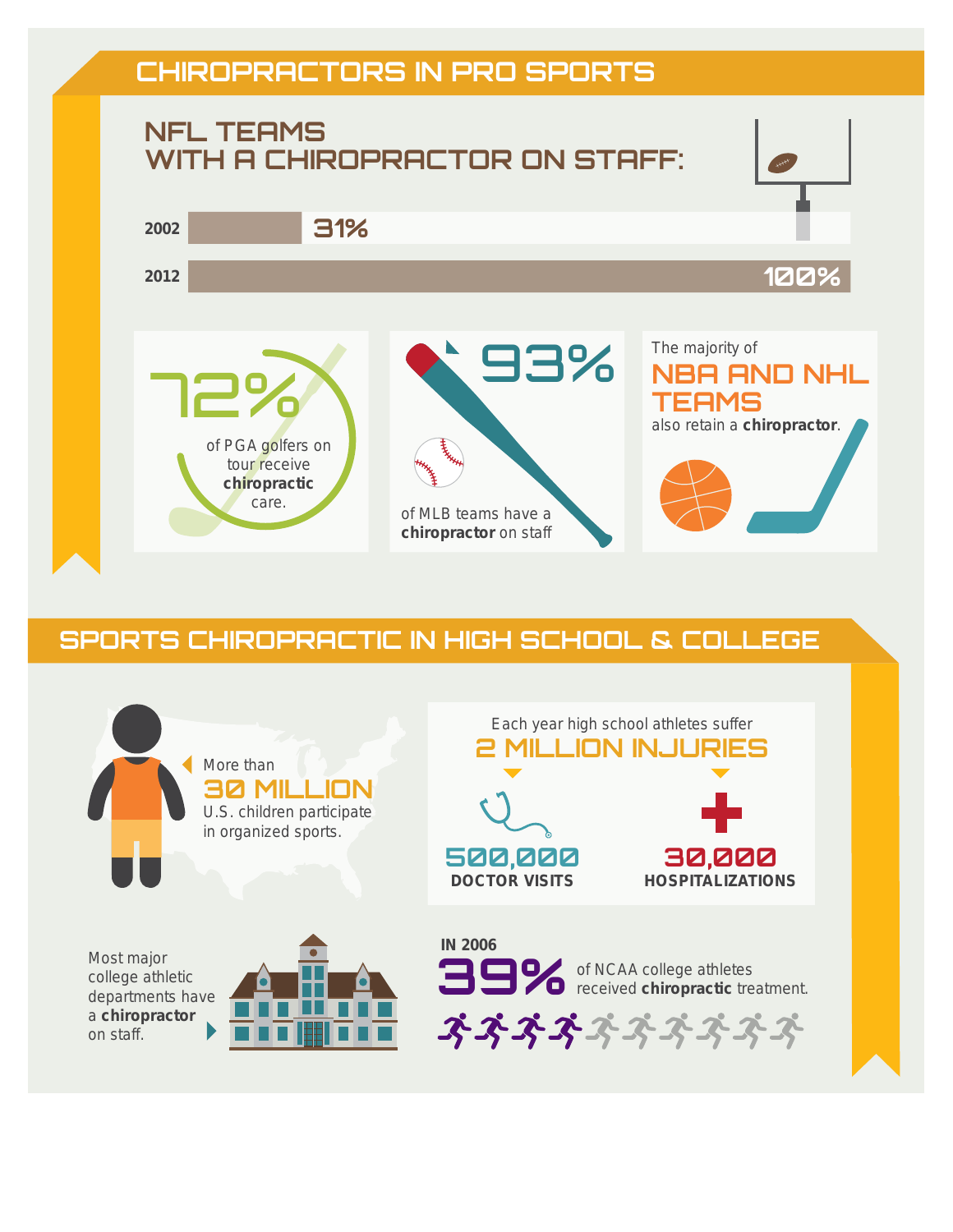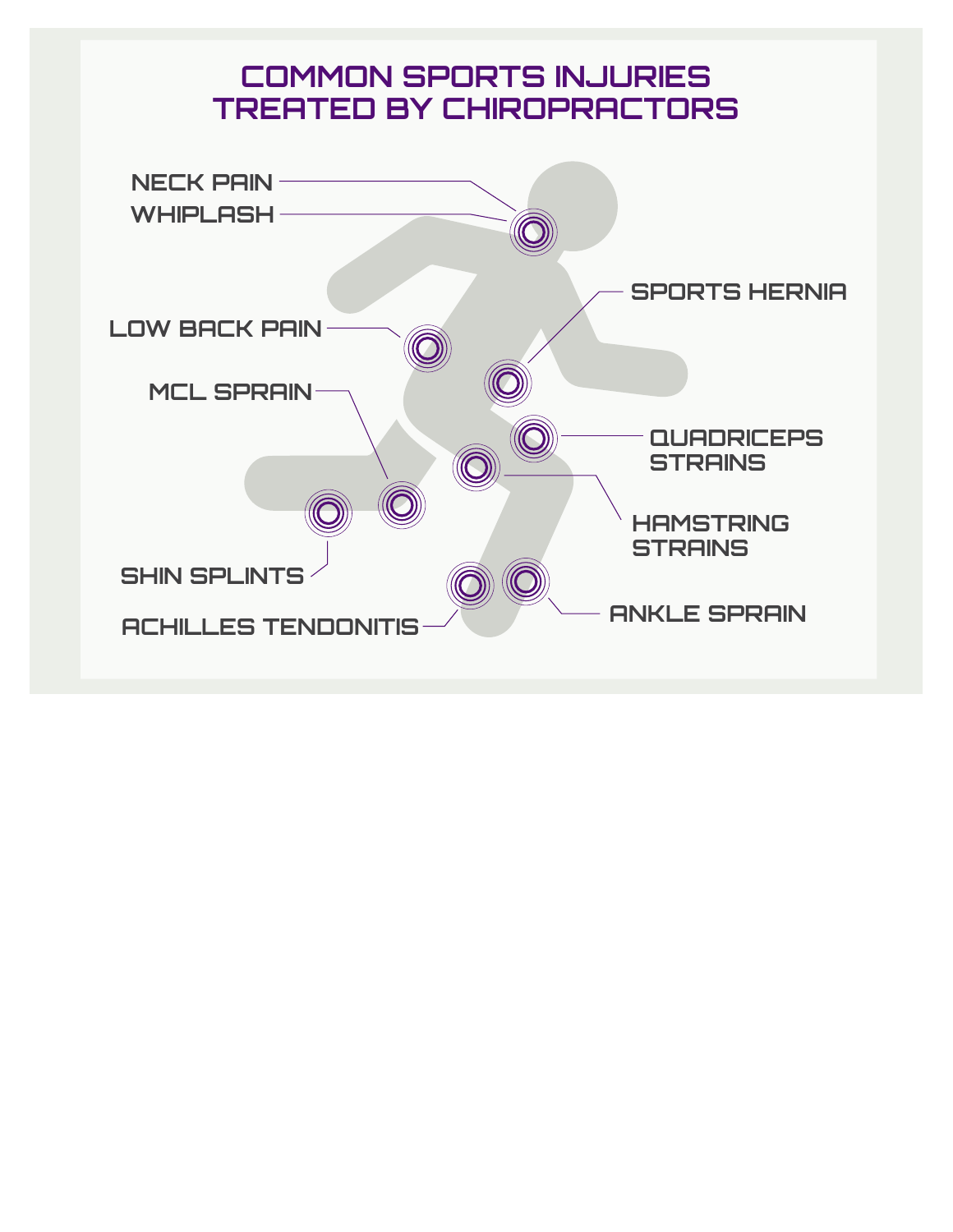# **WHICH SPORTS BENEFIT FROM CHIROPRACTIC CARE?**



# RUNNING MARTIAL ARTS-



In one study, **100%** of runners with joint problems reported reduced symptoms and were able to **maintain or increase their training mileage** after

receiving chiropractic care.

### **FOOTBALL BASEBALL**



During the course of a football season, chiropractors give up to **16,320 - 27,200** adjustments to pro players.

### **BASKETBALL HOCKEY**



Regular chiropractic care helps basketball players boost their **SPEED, FLEXIBILITY, RANGE OF MOTION, BALANCE AND STRENGTH.**

**90%** of golf injuries involve the neck or back. Chiropractors can help golfers **correct postural imbalances** in their swing to prevent injury.

## **SOCCER**



Soccer players **found relief from chronic groin pain** after only

# **EIGHT WEEKS**

of chiropractic care and rehabilitation exercises.

**BOTH HIGH-IMPACT AND LOW-IMPACT ATHLETES CAN BENEFIT FROM REGULAR CHIROPRACTIC TREATMENTS**

Chiropractic care **reduces painful symptoms** of recurrent shoulder instability due to hockey injuries.

**80%** of hockey related injuries can be managed with four or less treatments.

### **GOLF TENNIS**

For the **50%** of tennis players who get tennis elbow, chiropractic joint manipulations **help ease discomfort.**

Regular chiropractic adjustments help baseball players significantly improve their **LONG JUMP DISTANCE AND INCREASE MUSCLE STRENGTH.**

National-level judo athletes

**16% stronger grip** after just three chiropractic

developed a

sessions.